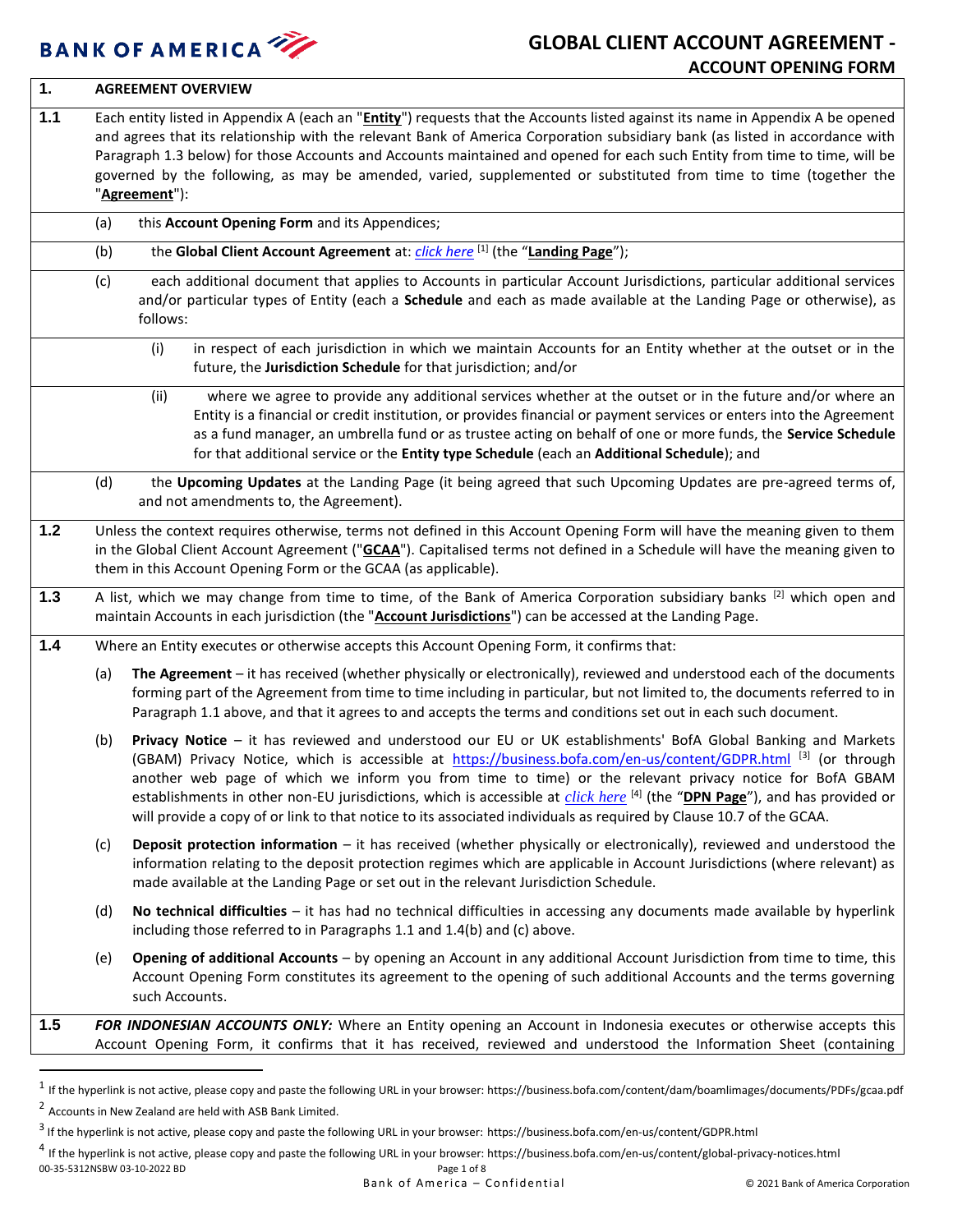information regarding the Account, deposit and other related banking products and services, including benefits, risks of the products and/or services, and the terms and conditions) and the Summary Document relating to the Agreement.

- **1.6** *FOR ITALIAN ACCOUNTS ONLY:* Where an Entity opening an Account in Italy executes or otherwise accepts this Account Opening Form, it confirms that:
	- (a) it has received and acknowledges the Information Sheet (foglio informativo) and the Summary Document (documento di sintesi) relating to the Agreement (the "**Transparency Documentation**");
	- (b) it has negotiated, and agrees with, the pricing and the economic conditions set out in the Summary Document; and
	- (c) it agrees to receive all the documentation and, in particular, the Transparency Documentation in English, considering that each Entity fully understands the English language and therefore the whole content of the Agreement is understandable.

#### **2. AUTHORISATION AND EXECUTION**

- **2.1** Each Entity confirms that any and all authorised signatories or other persons executing this Account Opening Form (or otherwise accepting the terms of the Agreement) on its behalf have been duly authorised by it to do so, each in accordance with its constitutive documents and Applicable Law, and will furnish us with such documents regarding such signatories as we may reasonably request from time to time.
- **2.2** The authorised signatories or other persons executing or otherwise accepting this Account Opening Form for and on behalf of an Entity: (i) confirm that the relevant Account Signatories specified in Appendix B are authorised to sign on behalf of that Entity for the relevant Account(s) and that the signatures of such Account Signatories provided are true representations of the signatures of such Account Signatories; and (ii) acknowledge and agree that their Personal Data may be used, disclosed and transferred in accordance with Clause 10 of the GCAA.
- **2.3** Subject to Applicable Law, this Account Opening Form, and any other document forming part of the Agreement that requires execution, may be executed in any number of counterparts, each of which is an original and all of which together evidence the same agreement.
- **2.4** *FOR FRENCH ACCOUNTS ONLY:* Where an Entity opening an Account in France executes this Account Opening Form and any other document forming part of the Agreement that requires execution, it must print two copies of such form and other document, initial each page of each copy and sign each such copy before returning to us a scanned copy of the executed Account Opening Form and other document by email together with one original executed copy by courier to the address specified by us.
- **2.5** Non-execution of this Account Opening Form by or on behalf of one or more Entities does not affect the existence or validity of an Agreement as between us and each Entity which has executed this Account Opening Form and which is deemed to exist in accordance with Clause 3.1 of the GCAA.
- **2.6** For the benefit of each Party, each Entity agrees that subject to Applicable Law we may provide it with or make available any or all documents referred to in Paragraphs 1.1 and 1.4(b) and (c) (and any amendments, modification or supplements to such documents) electronically and that the use of the following technical processes may be used as evidence of its agreement to documents:
	- (a) PDF files containing an electronic scan of the relevant signed document(s);
	- (b) electronic signatures employed with respect to the relevant document(s);
	- (c) click to accept functionality employed with respect to the relevant document(s); and/or
	- (d) email exchange in which it and we express agreement to the relevant document(s).

 Each Entity consents to the use of electronic communications and electronic signatures for all purposes under or in connection with the Agreement. Each Entity and us are conscious of the risks that the use of electronic documents and signatures may entail and, nonetheless, have agreed to use them for their mutual benefit and agreed that the Agreement so executed and delivered must be recognized and have the same effects as if it were a paper-based document with wet-ink signatures.

- **2.7** Each Entity hereby specifically agrees: (a) to the terms and conditions set out in the clauses of the GCAA headed "Governing Law (Clause 3), Account Operation (Clause 4), Account Signatories and Instructions (Clause 5), Force Majeure, Exchange Controls and Duty of Care (Clause 6), Interest, Fees, Overdrafts and Set Off (Clause 7), Cheques, Communications and Account Statements (Clause 8), Amendments and Termination (Clause 9), Confidentiality and Data Protection (Clause 10), Withholdings, Deductions and Tax Provisions (Clause 11), Representations and Warranties (Clause 12), Miscellaneous (Clause 13) and Notices (Clause 14)"; and (b) that it has received at least five (5) days to review the terms and conditions of the Agreement including, but not limited to, all relevant Jurisdiction Schedules or that it has waived the five (5) day period and confirms that it has reviewed and will comply (to the extent applicable) with the Agreement.
- **2.8** *FOR CANADIAN AND MEXICAN ACCOUNTS ONLY:* Where an Entity opening an Account in Canada and/or Mexico executes or otherwise accepts this Account Opening Form, it confirms that it has carefully read, understood and agrees to the following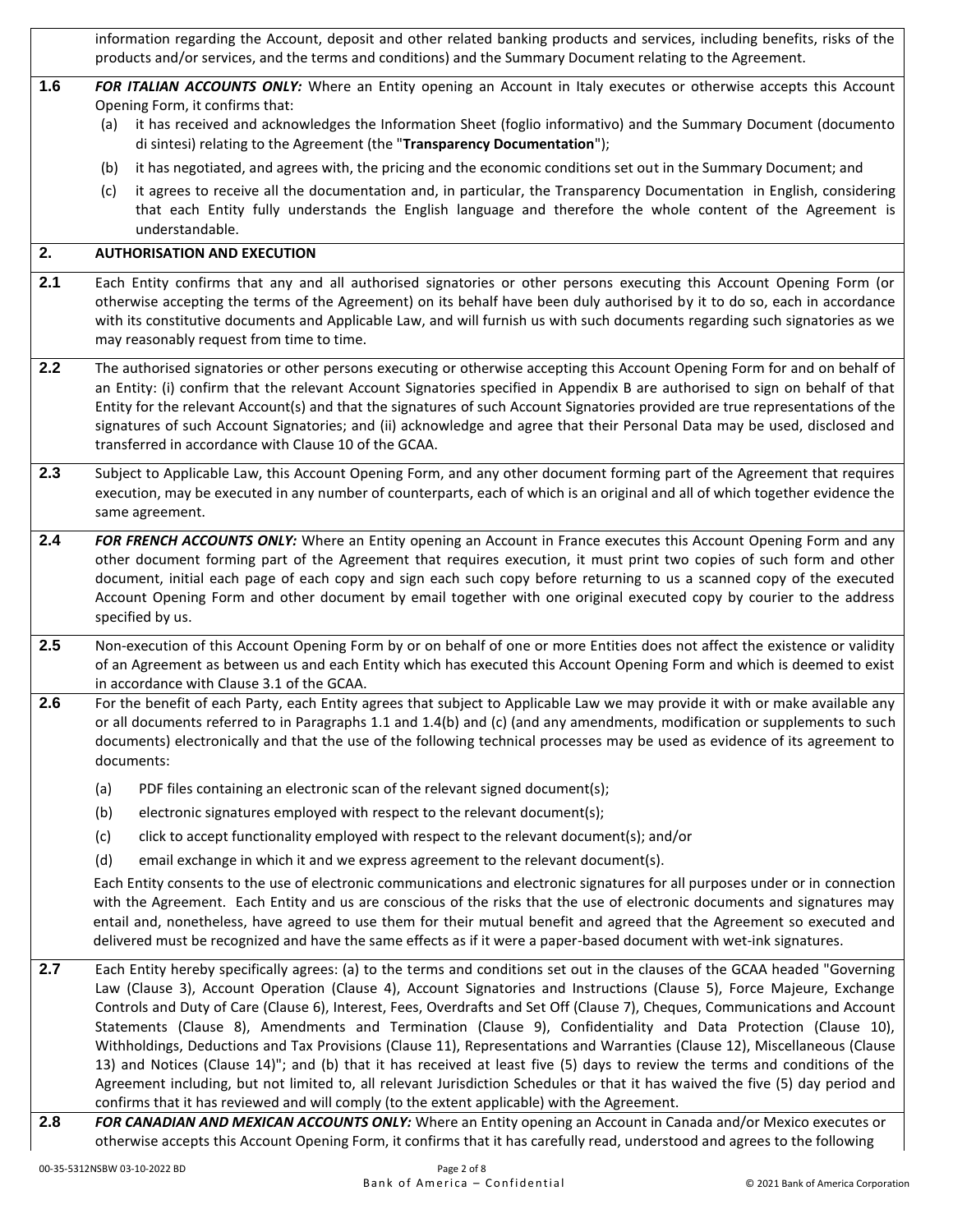provisions regarding the electronic provision of Account Documentation (defined below): **CONSENT TO PROVISION OF ELECTRONIC DOCUMENTS** 

#### This consent applies to this document and all Account Documentation that we may provide you in electronic form.

You hereby agree that we may provide you with all Account Documentation in electronic form. For the purposes of this consent, "**Account Documentation**" means all of the documents listed in Paragraph 1.1, Notice of deposit restrictions, current and future account statements, notice of changes to charges, notice of changes to interest rates or to the manner of calculating interest, regulatory communications and other notices, disclosures, information, documents, data and records regarding your Account and any other products or services we may provide to you.

Unless and until this consent is revoked, all Account Documentation may be delivered to you at the email address set out in Appendix A, designated by you for such purpose, may be made available to you through Bank of America CashPro® Online and/or any of our successor access electronic channel(s) from time to time or may be posted at *[click here](https://business.bofa.com/content/dam/boamlimages/documents/PDFs/third-party-policy.pdf)* [5] , in which case we will send a notice to you at the email address set out in Appendix A that such document has been made available and/or posted and is available.

You must notify us of any changes to the email address(es) listed on Appendix A in accordance with Clause 14 of the GCAA. We will keep copies of all electronic Account Documentation provided to you for thirty (30) days and will make such copies available to you upon request during that period. However, you should ensure that you keep a copy of all electronic Account Documentation that we provide to you for your own records.

This consent will be effective when you execute or otherwise accept this Account Opening Form and will remain in effect unless and until you revoke it. You may revoke this consent at any time and request we provide all Account Documentation in paper form by notifying us in accordance with the Notices provisions of the GCAA. It may take up to thirty (30) days for the Bank to process your request and your change to take effect.

#### **CONSENT TO CANADIAN DEPOSIT DISCLOSURE**

Where an Entity opening an Account in Canada executes or otherwise accepts this Account Opening Form, it confirms that it has carefully read, understood and agrees to the notice to depositors outlined in the Jurisdiction Schedule for Canada, which has been made available at *[click here](https://business.bofa.com/content/dam/boamlimages/documents/PDFs/canada-schedule.pdf)* <sup>[6]</sup>.

**If you experience any difficulty in accessing any documents made available by hyperlink or at the URLs provided, whether referred to in this Account Opening Form or elsewhere in the Agreement, you should notify your Implementation Advisor.** 

## **All documents are available upon request. 2.9** *FOR KOREAN ACCOUNTS ONLY*   **Where an Entity opening an Account in Korea executes or otherwise accepts this Account Opening Form, it confirms that:** (a) it has received, reviewed and fully understands the main terms and conditions along with the Product Description in relation to the Agreement; (b) pursuant to Article 3, Paragraph 3 of the Real Name Act, it shall not perform financial transactions under the real name of another person (borrowed-name) for the purpose of: (i) concealing illegitimate property, money laundering or financing of terrorism and evading compulsory execution; and (ii) other evasions of the law. Violations of the Real Name Act are punishable by imprisonment for not more than 5 years or by criminal fine not exceeding 50 million won; (c) it has received an explanation of (b) above and fully understands this; and it has received an explanation on, and understands the applicability of the Depositor Protection Act and the limit on coverage (total of KRW 50 million of principal plus designated interest per legal entity) for this financial product that it is subscribing to. **2.10** *INTERPRETATION* In the Agreement: (a) references to "Bank of America Merrill Lynch International Designated Activity Company" (including any abbreviated versions) are to be construed as referring to "Bank of America Europe Designated Activity Company"; (b) references to "Bank of America, National Association, Athens branch" (including any abbreviated versions) are to be construed as referring to "Bank of America Europe Designated Activity Company, Athens branch"; and (c) references to "Bank of America, National Association, Frankfurt branch" (including any abbreviated versions) are to be construed as referring to "Bank of America Europe Designated Activity Company, Frankfurt branch".

<sup>&</sup>lt;sup>5</sup> If the hyperlink is not active, please copy and paste the following URL in your browser: https://business.bofa.com/content/dam/boamlimages/documents/PDFs/thirdparty-policy.pdf

<sup>&</sup>lt;sup>6</sup> If the hyperlink is not active, please copy and paste the following URL in your browser: https://business.bofa.com/content/dam/boamlimages/documents/PDFs/canadaschedule.pdf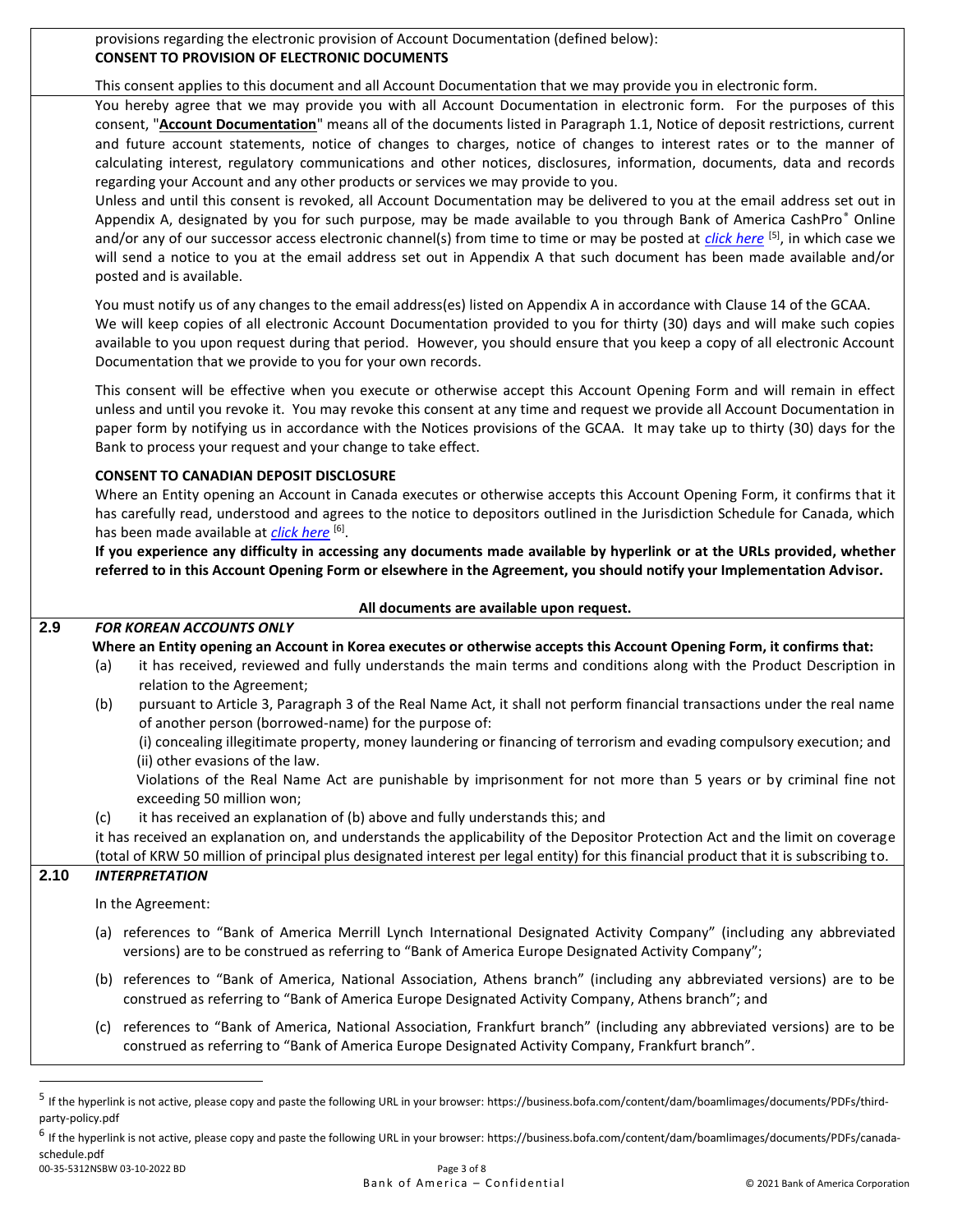| $\Box$ Single Entity                         |                                                 |                                      |  |  |  |  |  |  |  |  |
|----------------------------------------------|-------------------------------------------------|--------------------------------------|--|--|--|--|--|--|--|--|
| $\Box$ Multiple Entities With Same Signer(s) |                                                 |                                      |  |  |  |  |  |  |  |  |
|                                              | $\Box$ Multiple Entities With Different Signers |                                      |  |  |  |  |  |  |  |  |
|                                              | Are accounts on Milan Branch required?          |                                      |  |  |  |  |  |  |  |  |
| $\Box$ Philippines Only                      |                                                 |                                      |  |  |  |  |  |  |  |  |
| <b>Additional Appendix A (Add)</b>           | <b>Additional Appendix B (Add)</b>              | <b>Additional Info &amp; Purpose</b> |  |  |  |  |  |  |  |  |
|                                              |                                                 |                                      |  |  |  |  |  |  |  |  |
|                                              |                                                 |                                      |  |  |  |  |  |  |  |  |
|                                              |                                                 |                                      |  |  |  |  |  |  |  |  |
|                                              |                                                 |                                      |  |  |  |  |  |  |  |  |
|                                              |                                                 |                                      |  |  |  |  |  |  |  |  |
|                                              |                                                 |                                      |  |  |  |  |  |  |  |  |
|                                              |                                                 |                                      |  |  |  |  |  |  |  |  |
|                                              |                                                 |                                      |  |  |  |  |  |  |  |  |
|                                              |                                                 |                                      |  |  |  |  |  |  |  |  |
|                                              |                                                 |                                      |  |  |  |  |  |  |  |  |
|                                              |                                                 |                                      |  |  |  |  |  |  |  |  |
|                                              |                                                 |                                      |  |  |  |  |  |  |  |  |
|                                              |                                                 |                                      |  |  |  |  |  |  |  |  |
|                                              |                                                 |                                      |  |  |  |  |  |  |  |  |
|                                              |                                                 |                                      |  |  |  |  |  |  |  |  |
|                                              |                                                 |                                      |  |  |  |  |  |  |  |  |
|                                              |                                                 |                                      |  |  |  |  |  |  |  |  |
|                                              |                                                 |                                      |  |  |  |  |  |  |  |  |
|                                              |                                                 |                                      |  |  |  |  |  |  |  |  |
|                                              |                                                 |                                      |  |  |  |  |  |  |  |  |
|                                              |                                                 |                                      |  |  |  |  |  |  |  |  |
| 00-35-5312NSBW 03-10-2022 BD                 | Page 4 of 8<br>Bank of America - Confidential   | © 2021 Bank of America Corporation   |  |  |  |  |  |  |  |  |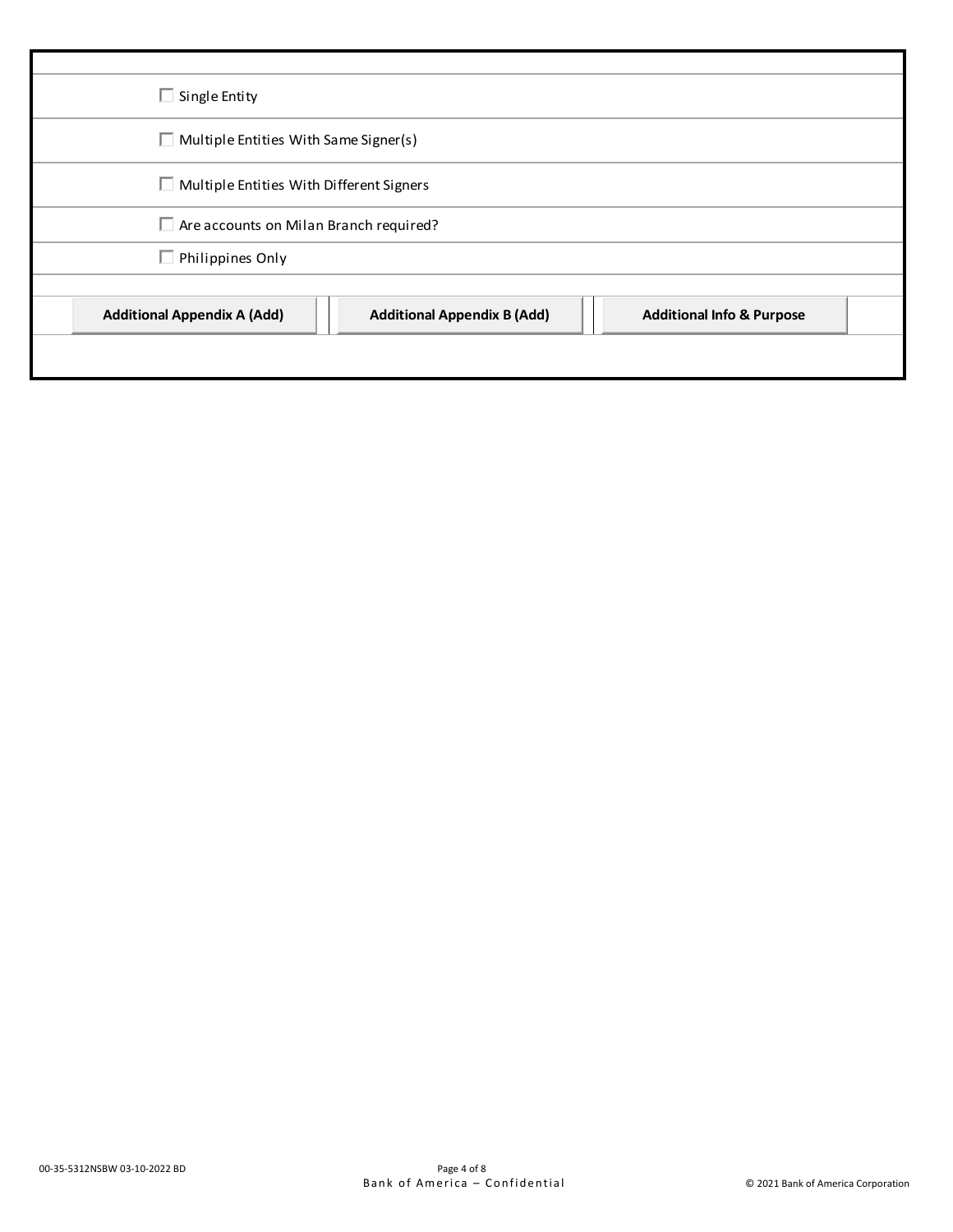| <b>APPENDIX A</b>                                          |                                                                                   |                            |                                     |                                                         |  |  |  |  |  |  |  |  |
|------------------------------------------------------------|-----------------------------------------------------------------------------------|----------------------------|-------------------------------------|---------------------------------------------------------|--|--|--|--|--|--|--|--|
| <b>ACCOUNTS REQUESTED</b>                                  |                                                                                   |                            |                                     |                                                         |  |  |  |  |  |  |  |  |
|                                                            |                                                                                   |                            |                                     |                                                         |  |  |  |  |  |  |  |  |
| For each requested Account, please complete the following: |                                                                                   |                            |                                     |                                                         |  |  |  |  |  |  |  |  |
| <b>Account Name</b>                                        | Currency                                                                          |                            | <b>Type</b><br>(Asia Accounts only) | <b>Branch location</b>                                  |  |  |  |  |  |  |  |  |
|                                                            |                                                                                   |                            |                                     |                                                         |  |  |  |  |  |  |  |  |
|                                                            |                                                                                   |                            |                                     |                                                         |  |  |  |  |  |  |  |  |
|                                                            |                                                                                   |                            |                                     |                                                         |  |  |  |  |  |  |  |  |
|                                                            |                                                                                   |                            |                                     |                                                         |  |  |  |  |  |  |  |  |
|                                                            |                                                                                   |                            |                                     |                                                         |  |  |  |  |  |  |  |  |
|                                                            |                                                                                   |                            |                                     |                                                         |  |  |  |  |  |  |  |  |
|                                                            |                                                                                   |                            |                                     |                                                         |  |  |  |  |  |  |  |  |
|                                                            |                                                                                   |                            |                                     |                                                         |  |  |  |  |  |  |  |  |
|                                                            |                                                                                   |                            |                                     |                                                         |  |  |  |  |  |  |  |  |
|                                                            |                                                                                   |                            |                                     |                                                         |  |  |  |  |  |  |  |  |
|                                                            |                                                                                   |                            |                                     |                                                         |  |  |  |  |  |  |  |  |
|                                                            |                                                                                   | <b>ENTITY(IES) DETAILS</b> |                                     |                                                         |  |  |  |  |  |  |  |  |
|                                                            | For each Account holder, please complete the following:                           |                            |                                     |                                                         |  |  |  |  |  |  |  |  |
| <b>Full Legal Entity Name</b>                              | Entity(ies)<br><b>Registration / ID</b><br>number and register (as<br>applicable) |                            | <b>Registered office</b><br>address | <b>Email and/or address</b><br>for statements / notices |  |  |  |  |  |  |  |  |
|                                                            |                                                                                   |                            |                                     |                                                         |  |  |  |  |  |  |  |  |
|                                                            |                                                                                   |                            |                                     |                                                         |  |  |  |  |  |  |  |  |
|                                                            |                                                                                   |                            |                                     |                                                         |  |  |  |  |  |  |  |  |
|                                                            |                                                                                   |                            |                                     |                                                         |  |  |  |  |  |  |  |  |
|                                                            |                                                                                   |                            |                                     |                                                         |  |  |  |  |  |  |  |  |
|                                                            |                                                                                   |                            |                                     |                                                         |  |  |  |  |  |  |  |  |
|                                                            |                                                                                   |                            |                                     |                                                         |  |  |  |  |  |  |  |  |
|                                                            |                                                                                   |                            |                                     |                                                         |  |  |  |  |  |  |  |  |
|                                                            |                                                                                   |                            |                                     |                                                         |  |  |  |  |  |  |  |  |
|                                                            |                                                                                   |                            |                                     |                                                         |  |  |  |  |  |  |  |  |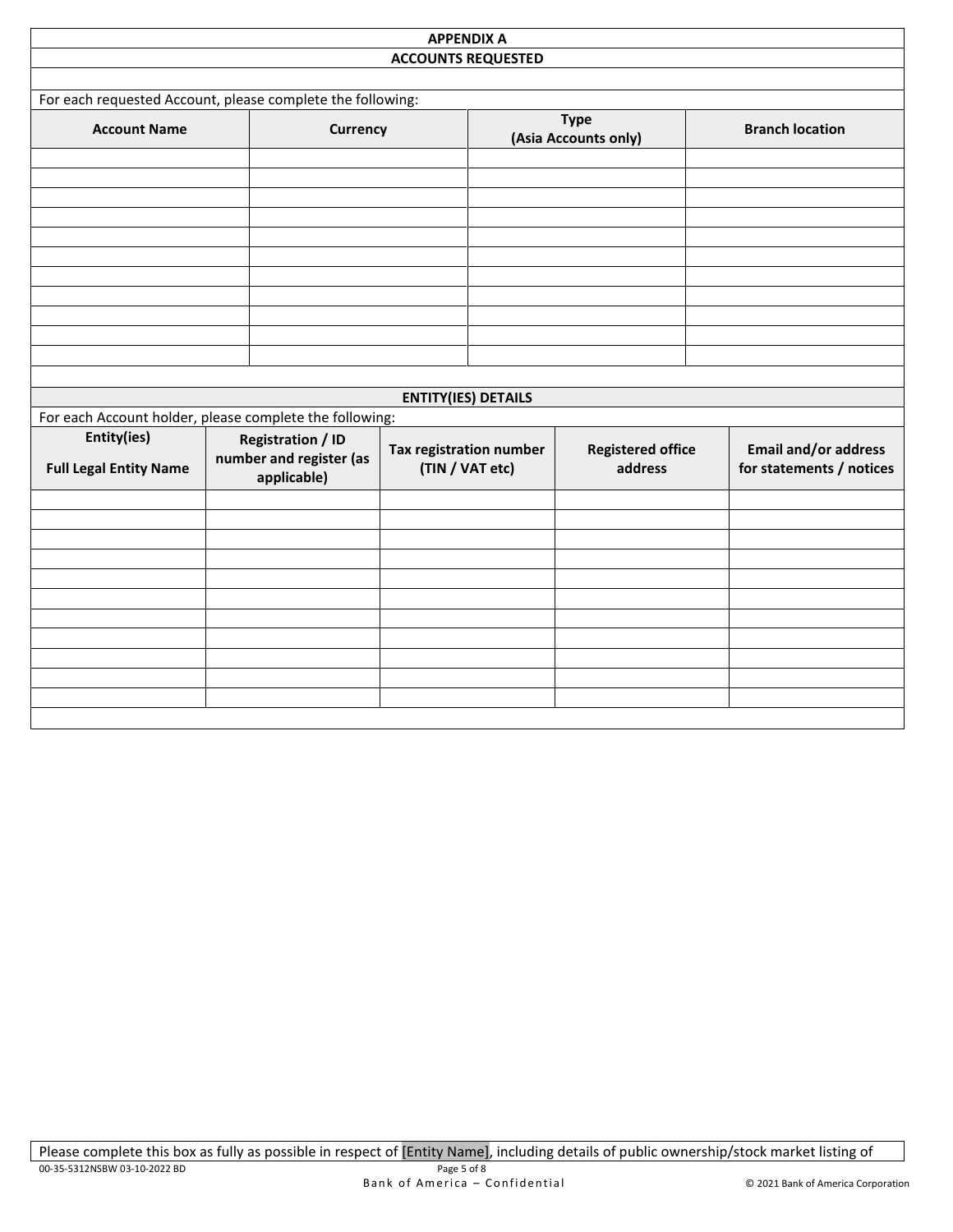the ultimate holding company. You may be required to provide a legal organisation chart.

The shares of the Entity(ies) are owned by:

The ultimate holding company of the Account holder(s) is:

The shares of the ultimate holding company are listed on the stock exchange under the symbol

Please indicate whether or not there is:

(i) one or more beneficial owners of each Entity and in case there is one or more, please provide full identification details:

(ii) an underlying principal on behalf of which each Entity is acting and if there is one, please provide full identification details:

### **PURPOSE OF THE ACCOUNT(S)**

Please advise the purpose of the requested Account(s), including details of the source of funds expected to come into the Account(s).